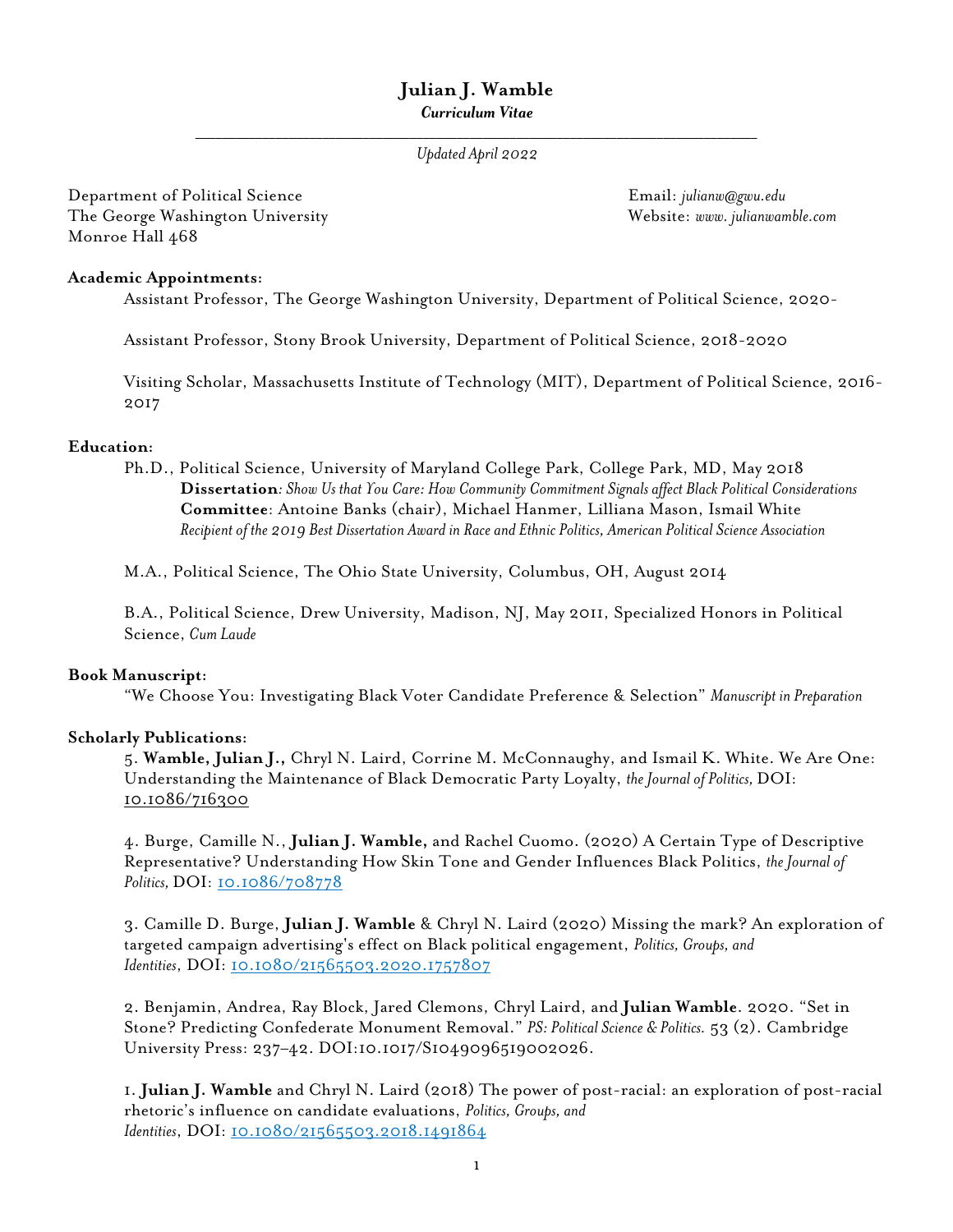## **Working Papers/Projects:**

"The Chosen One: How Community Commitment makes Certain Representatives More Preferable"

"Looking to the Left: Understanding White Democrats' Racial Attitudes Towards Affirmative Action" with Yangzi Zhao

"Does it Matter if You're Black or White? Understanding the Bounds of Descriptive Representation" with Jared Clemons

"The Influence of Social Dynamics on Black Women's Democratic Party Loyalty" with Chryl Laird

## **Non-Academic Writing:**

- 1. "How Will Democratic Voters Respond to the 2020 Field's Historic Diversity?" *538 Chat*, April 20, 2019.
- 2. "How will Democrats Talk about Race in 2020?" *538 Chat*, July 1, 2019.
- 3. "93 percent of Confederate monuments are still standing. Here's why." *The Monkey Cage Blog*, December 16, 2019.
- 4. "Here's why black Americans were mad at Biden's comment even if they'd say the same thing themselves." *The Monkey Cage Blog*, May 28, 2020.
- 5. "Watching Whiteness at Work." *Inkstick*, January 7, 2021.

### **Fellowships, Grants and Awards:**

- 1. 2019 Best Dissertation Award in Race and Ethnic Politics, American Political Science Association
- 2. Faculty of Arts, Humanities, and Social Sciences Research Grant, Stony Brook University (\$3,000)
- 3. 2017 Ann G. Wylie Dissertation Fellowship, University of Maryland (\$15,000)
- 4. 2017 Ford Foundation Dissertation Fellowship, Fellowship Alternate/Honorable Mention
- 5. National Science Foundation Doctoral Dissertation Research Improvement Grant (\$18,240) Proposal: 1647365; 2017-2018
- 6. Department of Government and Politics Research Initiative Award (\$1,992), Spring 2016
- 7. 2016 Ford Foundation Dissertation Fellowship, Honorable Mention
- 8. University of Maryland College of Behavioral and Social Science's Dean's Fellowship, Summer 2016  $($5,000)$
- 9. University of Maryland College of Behavioral and Social Science's Dean's Fellowship, 2015 (\$5,000).
- 10. Madison H. Scott Research Grant, Department of Political Science, The Ohio State University, 2013  $($2,000).$
- 11. Madison H. Scott Research Grant, Department of Political Science, The Ohio State University, 2012  $($2,500).$
- 12. Ralph Bunche Summer Institute Fellow, American Political Science Association/Duke University, 2010.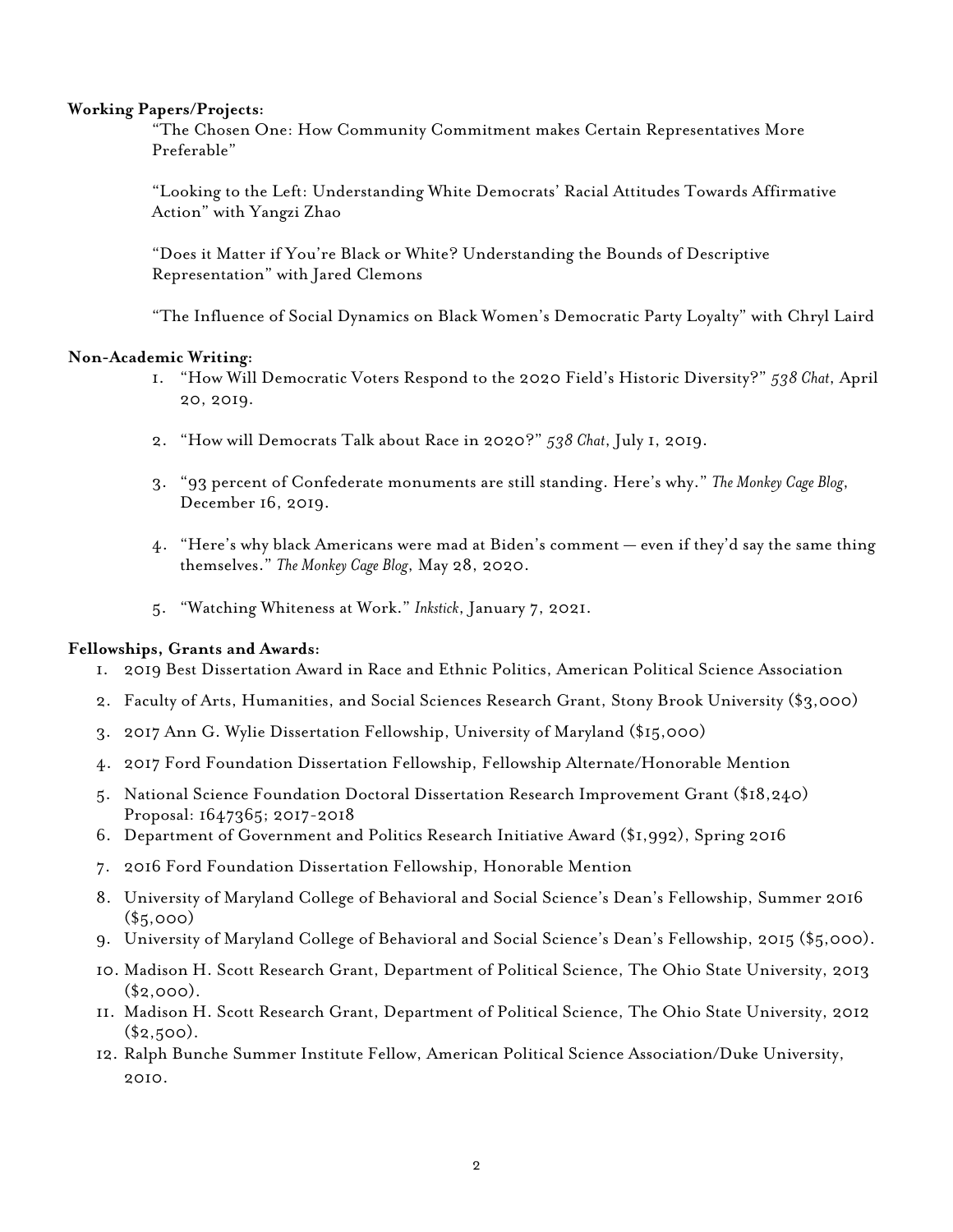## **Invited Professional Talks:**

University of Chicago, American Politics Workshop, May 2022 Notre Dame University, Rooney Center for American Democracy Workshop, February 2022 Texas Christian University, Political Science Distinction Club, January 2022 New York University, Identity & Ideologies Project, September 2021 George Washington University, Society of Emeritus Faculty Speaker, February 2021 Drew University, A Series of Conversations on Race and Justice, October 2020 University of Western Ontario, 2020 Election Panel, October 2020 Stanford University, Virtual Identity Politics Workshop, March 2020 Rutgers University, Department of Political Science, February 2020 Princeton University, Department of Politics, November 2019 George Washington University, Department of Political Science, November 2019 Rice University, Department of Political Science, November 2019 Yale University, Department of Political Science, October 2019 University of Pennsylvania, Department of Political Science, October 2019 Duke University, APSA Ralph Bunche Summer Institute, June 2019 Columbia University, Identity, Politics Research Groups (IPRG), May 2019 Georgetown University, Department of Political Science, January 2019 George Washington University, Department of Political Science, February 2018

### **Courses Taught:**

## *The George Washington University*

Undergraduate

PSC 3500-14: Contemporary Race Relations in America- Spring 2022 PSC 3192W-11: Harry Potter and Social Identity- Spring 2021; Spring 2022 Graduate

PSC 8220: Public Opinion & Political Psychology- Fall 2020; Fall 2022 PSC 8286-11: Political Representation- Spring 2021

#### *Stony Brook University*

Undergraduate

POL 353.01: Contemporary Race Relations in America- Fall 2019; Spring 2020

POL 102: Introduction to American Politics- Fall 2019

POL 390.01: Race & Ethnic Politics- Fall 2018

Graduate

POL 678.01: Race and American Politics- Spring 2019

#### **Recent Conference Presentations:**

"The Influence of Social Dynamics on Black Women's Democratic Party Loyalty" with Chryl Laird. Presented at the APSA Annual Meeting. September 2021, Online.

"Does it Matter if You're Black or White? Understanding the Bounds of Descriptive Representation" with Jared Clemons. Presented at the APSA Annual Meeting. September 2020, Online.